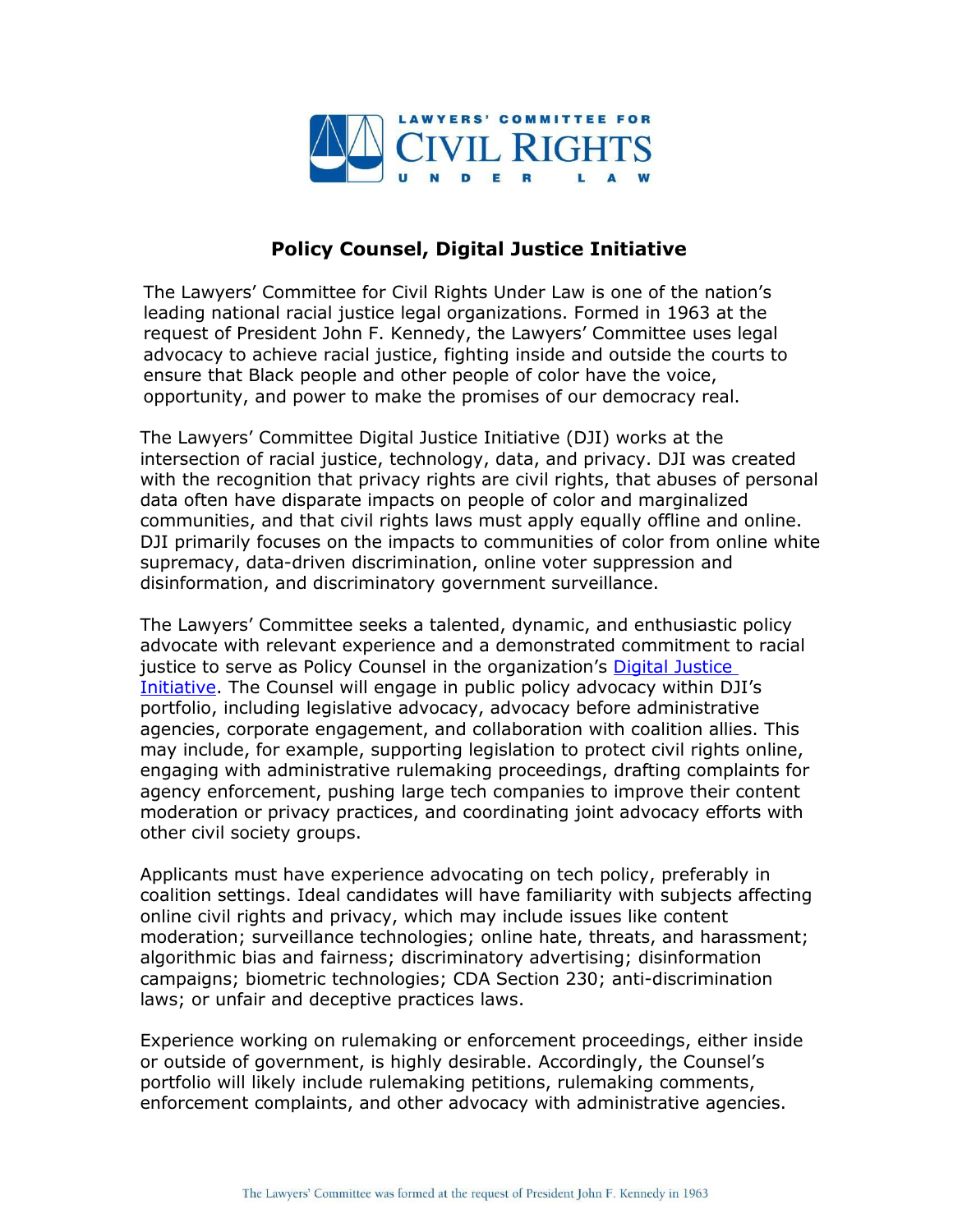Applicants should have a demonstrated commitment to advancing racial justice. In addition, applicants must have excellent legal research and writing skills, be self-organized and adept at time management, take the initiative to generate and execute new projects, and work well with colleagues, community members, plaintiffs, pro bono counsel, external partners, etc. The successful candidate will thrive in a fast-paced environment and be flexible, creative, and comfortable working independently and within a team.

This is a temporary, two-year (renewable), full-time position based in Washington, DC. The Counsel will work under the supervision of the Senior Counsel and Senior Fellow for Privacy and Technology. Some travel is expected (as COVID travel restrictions are lifted).

## **Specific Duties and Responsibilities:**

- Build and maintain relationships with relevant congressional and executive branch staff in federal agencies, including responding to questions from external sources regarding pending federal legislation and initiatives;
- Analyze federal policy proposals and draft reports and white papers designed to influence policymakers and other stakeholders;
- Research and draft memoranda, letters and analyses of federal bills, and comments on proposed administrative rules and regulations;
- Draft testimony, talking points, and other material for congressional hearings, meetings, briefings, and other public speaking engagements on policy and regulatory matters in the digital justice realm;
- Advocate before Congress and state legislatures on online civil rights and privacy issues;
- Advocate before administrative agencies on online civil rights and privacy issues, including drafting rulemaking petitions, rulemaking comments, and enforcement complaints;
- Represent the Lawyers' Committee in coalitions with other civil rights, tech policy, and consumer protection organizations, including leading coalition efforts such as joint petitions to agencies or letters to Congress;
- Engage in corporate accountability research, and advocacy focused on the tech sector;
- Conduct legal research and write legal memoranda and other documents;
- Develop and produce advocacy tools for various audiences concerning important digital justice issues;
- Monitor key developments and stay abreast of new technologies and data practices that impact civil rights and equal opportunity;
- Conduct in-depth research of potentially highly offensive subject matter such as white supremacist and hate group activity;
- Engage in public speaking and write public-facing articles, reports, other materials;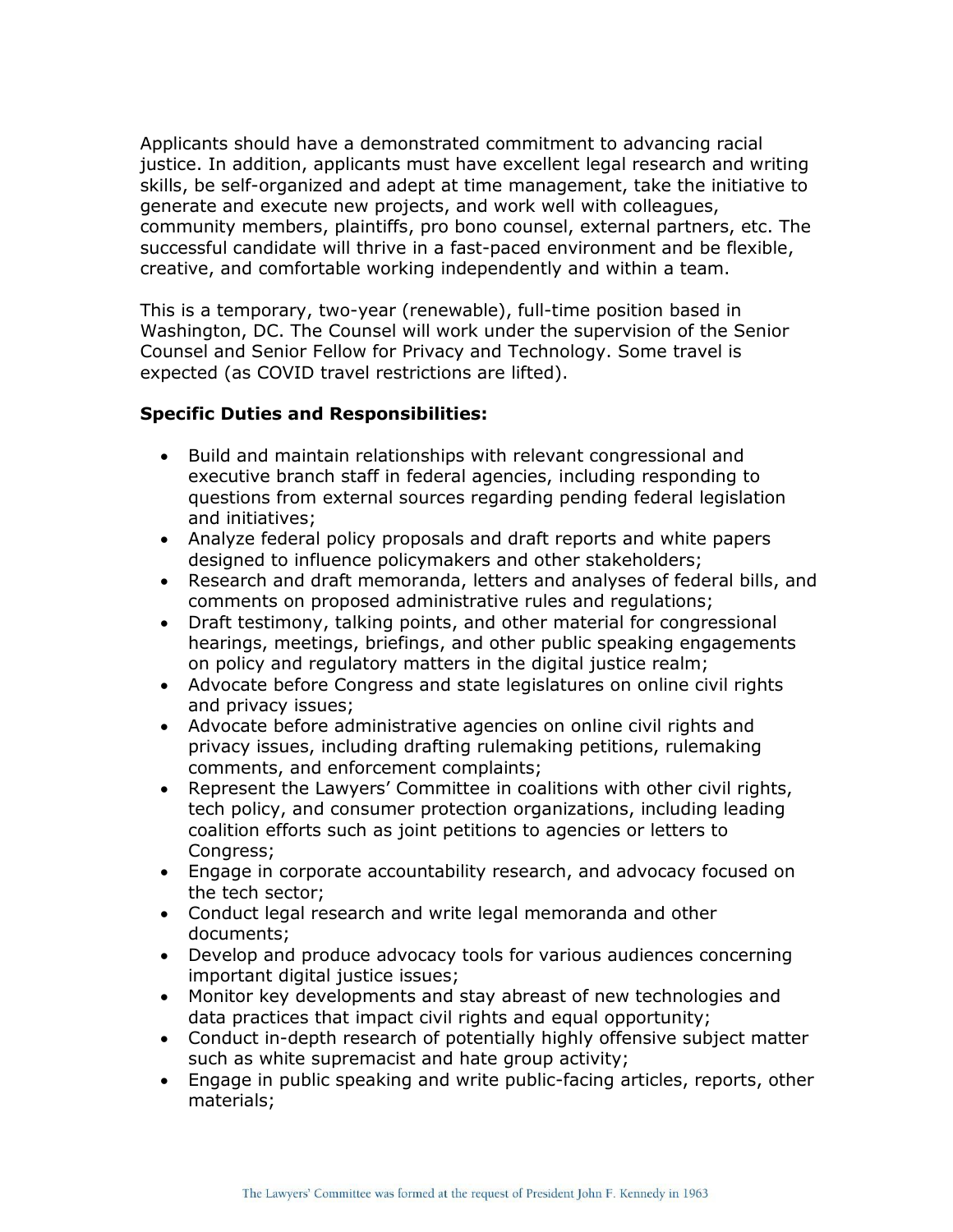- Demonstrate a commitment to diversity within and outside the office and an ability to implement an impact-driven approach to the work;
- Work closely with colleagues across relevant Lawyers' Committee units, including the Criminal Justice Project, the James Byrd Jr. Center to Stop Hate, and other internal Projects as needed, to help identify and pursue shared advocacy objectives; and
- State legislative and policy advocacy, including registration as a state or federal lobbyist, may be required.

## **Minimum Requirements and Competencies:**

- Deep commitment to the advancement of civil rights and racial justice;
- Graduation from an accredited law school;
- Minimum of 4 years post-JD legal experience;
- Active membership in the District of Columbia bar or the ability to waive in;
- Significant experience with technology and civil rights issues such as data privacy, algorithmic bias, online harassment, and content moderation, anti-discrimination laws, Section 230 of the Communications Decency Act, surveillance and biometric technologies, online voter suppression, and disinformation, unfair and deceptive practices laws, or other similar issues;
- At least some familiarity with administrative law, procedure, and advocacy;
- Excellent legal research and writing skills;
- Excellent interpersonal and communication skills, with the ability to build trust and credibility and collaborate with multiple partners, internal and external;
- Strong, creative, and curious intellect and ability to analyze issues, develop novel strategies, and apply traditional civil rights laws in a new environment;
- Demonstrated experience working with and for communities of color and/or low-income communities; and
- Willingness and ability to travel on a regular basis for client matters and other meetings when deemed safe.

**To Apply**: Please submit a cover letter and resume, including graduation completion dates, a 5-10 page writing sample, and 2-3 references to [https://podio.com/webforms/26726176/2034581.](https://podio.com/webforms/26726176/2034581) No calls will be accepted. The position will remain open until filled, and applications will be reviewed on a rolling basis. Salary and benefits are competitive for a non-profit legal organization. Staff Benefits include Employer Sponsored (Medical, Dental and Group Life & AD&D); Voluntary Benefits (Vision Insurance, Short-Term Disability, Long-Term Disability, and Supplemental Life) coverage; the opportunity to participate in the 403(b) Retirement Plan; Voluntary Flexible Spending (Medical and Dependent Care) and Stipends (Cell Phone and Commuter/Parking Benefits); 12 paid Holidays; and Vacation/Sick days.